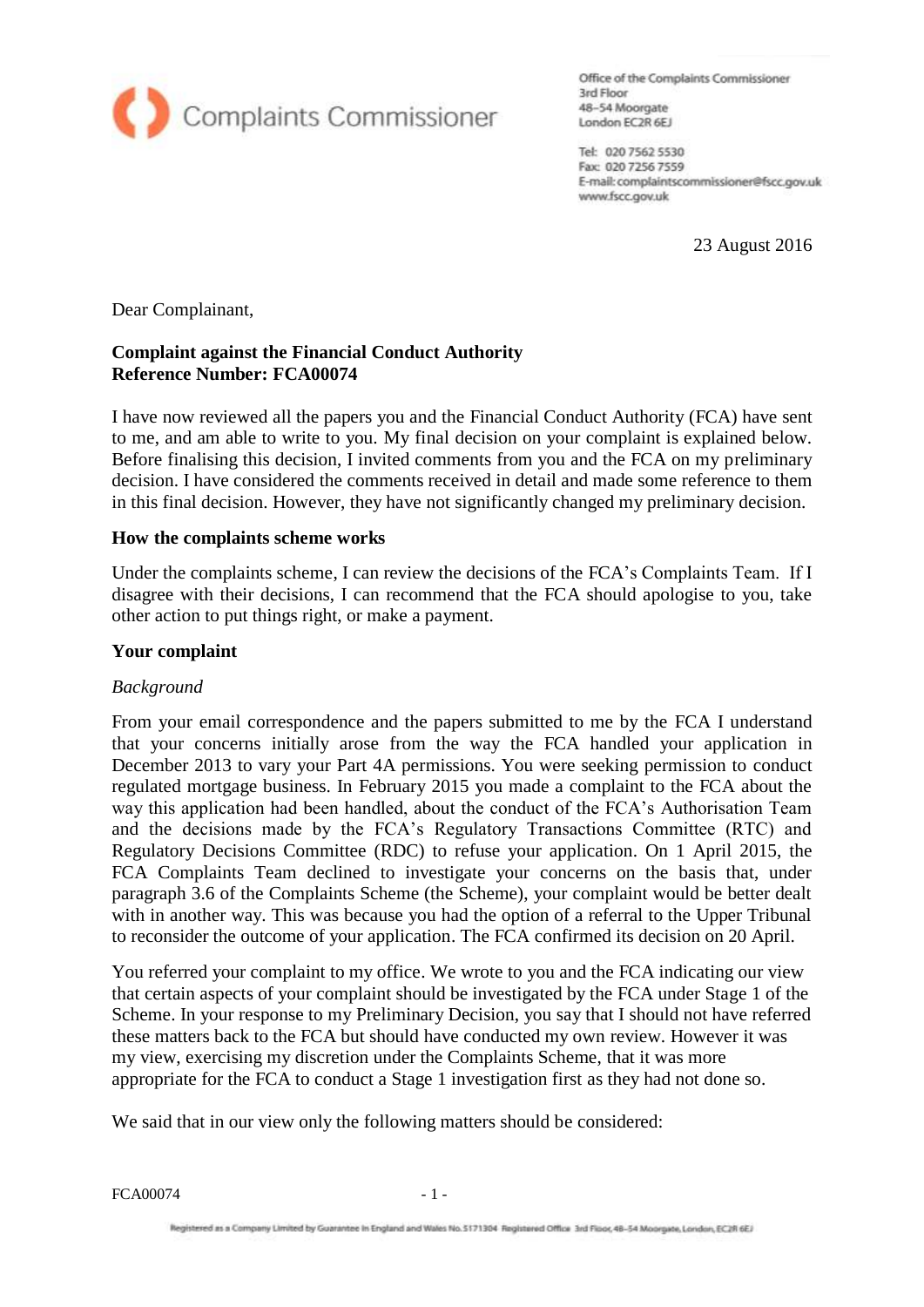- the Authorisation Team's conduct when assessing your application (specifically were there any administrative failings in the FCA's approach to the assessment of your application or was the assessment process it adopted overly or unnecessarily bureaucratic in its approach); and
- the Authorisation Team's actual behaviour and/or conduct during the meetings it held with you (including your concerns over the manner in which notes were taken during the meeting).

We also said that under the Scheme we were unable to review your concerns about:

- the recommendations the Authorisation Team made to the RTC and the RDC
- the manner in which the RTC and RDC assessed your application (which includes the emphasis which the committees placed upon the Authorisation Team's recommendations to them); and
- the contents of the Warning and Decision Notices issued by the RTC and RDC.

This was because these issues formed part of the application (and the RDC) process which, under the Financial Services Act 2012, can only be considered by the Upper Tribunal.

Your complaint was referred back to the FCA for Stage 1 investigation on 24 June 2015.

## *Current Complaint*

On 16 July 2015, the FCA wrote to you about the action it was taking in relation to various complaints you had raised. It said that it was investigating as Element One of your complaint the two matters we had said it should look at, about the Authorisation Team's conduct. It regarded these matters as a complaint about 'lack of care'. Element Two of your complaint was a separate complaint you had made on 18 June 2015, in which you raised concerns about the FCA's processing of your application for Consumer Credit Authorisation. The FCA told you that it was deferring its investigation into Element Two under paragraph 3.7 of the Scheme because your complaint "*is connected with, or arises from, some form of continuing action by the FCA, in this case it the FCA's consideration of ARCIS's application for Consumer Credit Authorisation*". Element Three of your complaint was your concern about the FCA's rejection of ARCIS's application for Part IV regulated mortgage permission. The FCA told you that this element of your complaint had been addressed by our letter of 24 June 2015 and that it considered the matter closed.

On 16 March 2016, the FCA issued its response on Elements One and Two of your complaints as identified in July 2015. Element One was partly upheld on the basis that "*the meeting notes should have been recorded in a manner which could not be disputed, for example, an audio recording or alternatively, the agreement of meeting notes (or meeting minutes) once the meeting had concluded*". An internal recommendation to that effect was made. The FCA repeated its position on deferring Element Two of your complaint because you were pursuing matters in the Upper Tribunal. The FCA offered you its "*sincere apologies for not providing you with this substantive response within a reasonable time*".

Your complaint to my Office is that the FCA's response does not represent the material facts, that it was inappropriate to amalgamate your complaints under one reference number, that this has caused unnecessary delay, and that your original complaints about the conduct of the Authorisation Team still stand.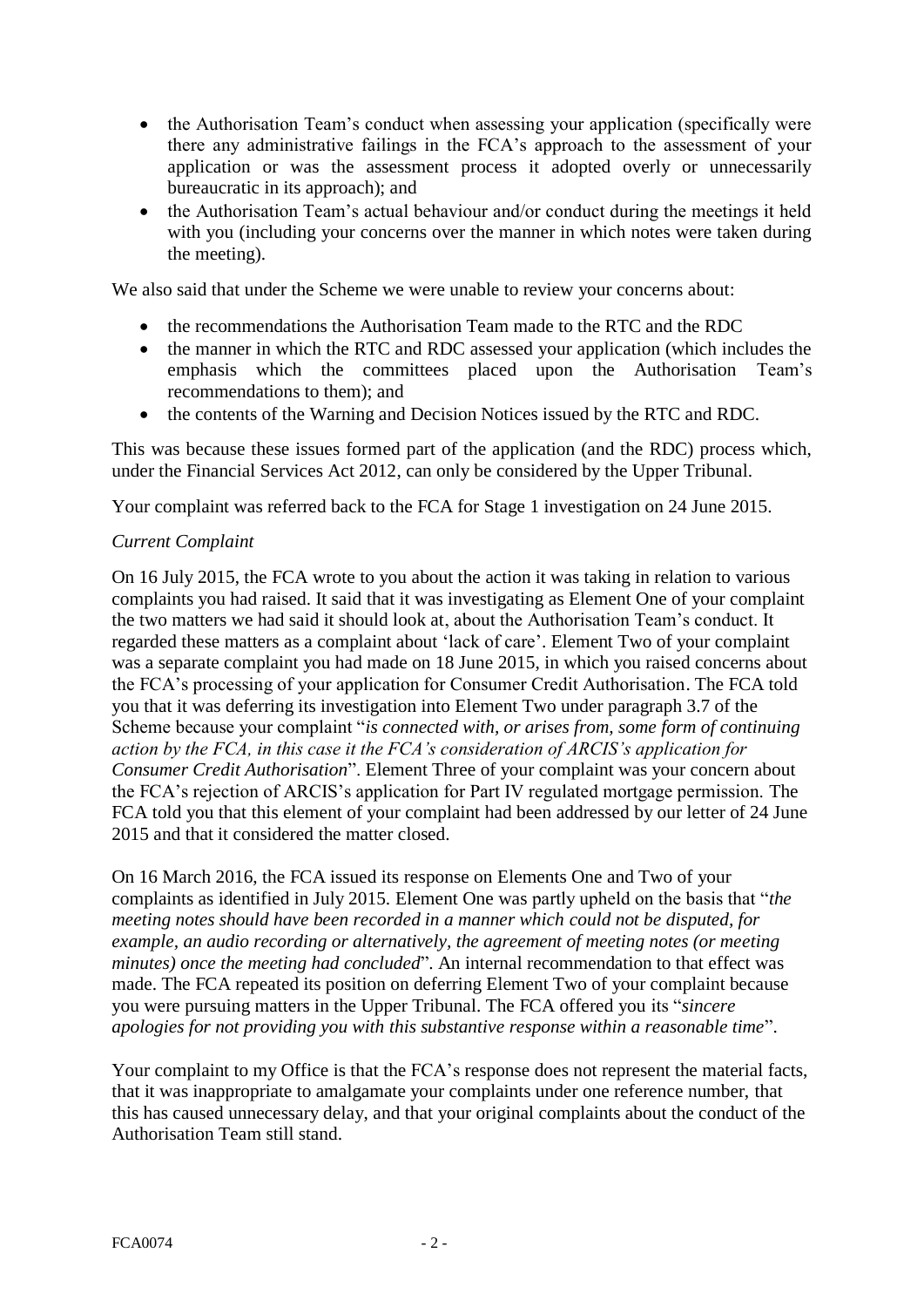# **My position**

With regard to Element One of your complaint, subject to what I have to say below about delay, I am satisfied that the FCA has thoroughly considered the points that you made and that its response to you was reasonable. This is because I am satisfied that the FCA has followed its processes in dealing with your application for Part IV permissions, and that it was entitled to make the robust enquiries of you that it did. As you know, I am not considering the outcome of your application as that has been subject to the appropriate review procedures. I am however satisfied that the FCA Complaints Team has appropriately considered your complaint about the conduct and behaviour of the staff involved and that the conclusions reached are reasonable in the circumstances. I welcome the fact that there has been an internal recommendation for a new process for agreeing notes of meetings in circumstances which are likely to be contentious and which may be subject to review through appeals procedures.

I also consider that the FCA's response to defer Element Two of your complaint was correct because this was subject to continuing proceedings. I understand that this is still the case. It is open to you to refer your concerns back to the FCA Complaints Team when these matters have concluded. In your response to my Preliminary Decision you have said that there is no continuing action in respect of your original complaint (FCA reference 4224) but Element Two of your complaint related to your Consumer Credit Authorisation (FCA reference 4372).

With regard to Element Three of your complaint, the FCA informed you that this was closed in July 2015. I consider that this was a reasonable response, as my letter of 24 June 2015 had made it clear that these matters could not be investigated further and had set out the issues that could be investigated, which were correctly summarised by the FCA as Element One. In your response to my Preliminary Decision you have made a number of points about your continuing concerns about the Authorisation process. However, as already explained, I am not considering these matters nor am I reviewing the Upper Tribunal decision.

Although I am satisfied with the FCA's substantive response to these three elements of your complaint, I do have concerns about two aspects of the process that were followed and which I know also concern you. These are the length of time it has taken the FCA to investigate your complaints and their amalgamation under one reference number.

I deal with the question of the reference numbers first. On the face of it this was a minor administrative change about which the FCA has sought to reassure you. However, I appreciate that it has been of considerable concern to you, not least because you consider it has been used to disguise the lengthy delays in dealing with your complaints. You were originally given the FCA reference number 4224 for your complaints about the Authorisation Team. When this matter was referred back to the FCA by the Office of the Complaints Commissioner in June 2015, it was amalgamated with your further complaint about your application for Consumer Credit Authorisation and given the reference number 4372. I am not clear about the administrative logic for this. Although it was something the FCA was entitled to do, in my opinion it has not been helpful because your complaints were clearly about quite separate matters. I do not consider that the effect of this amalgamation of reference numbers was to combine your Part 4A mortgage advice permission and Consumer Credit Advice applications. From the documents I have seen, I am satisfied that these have always been treated separately by the FCA. However, I agree with you that it was confusing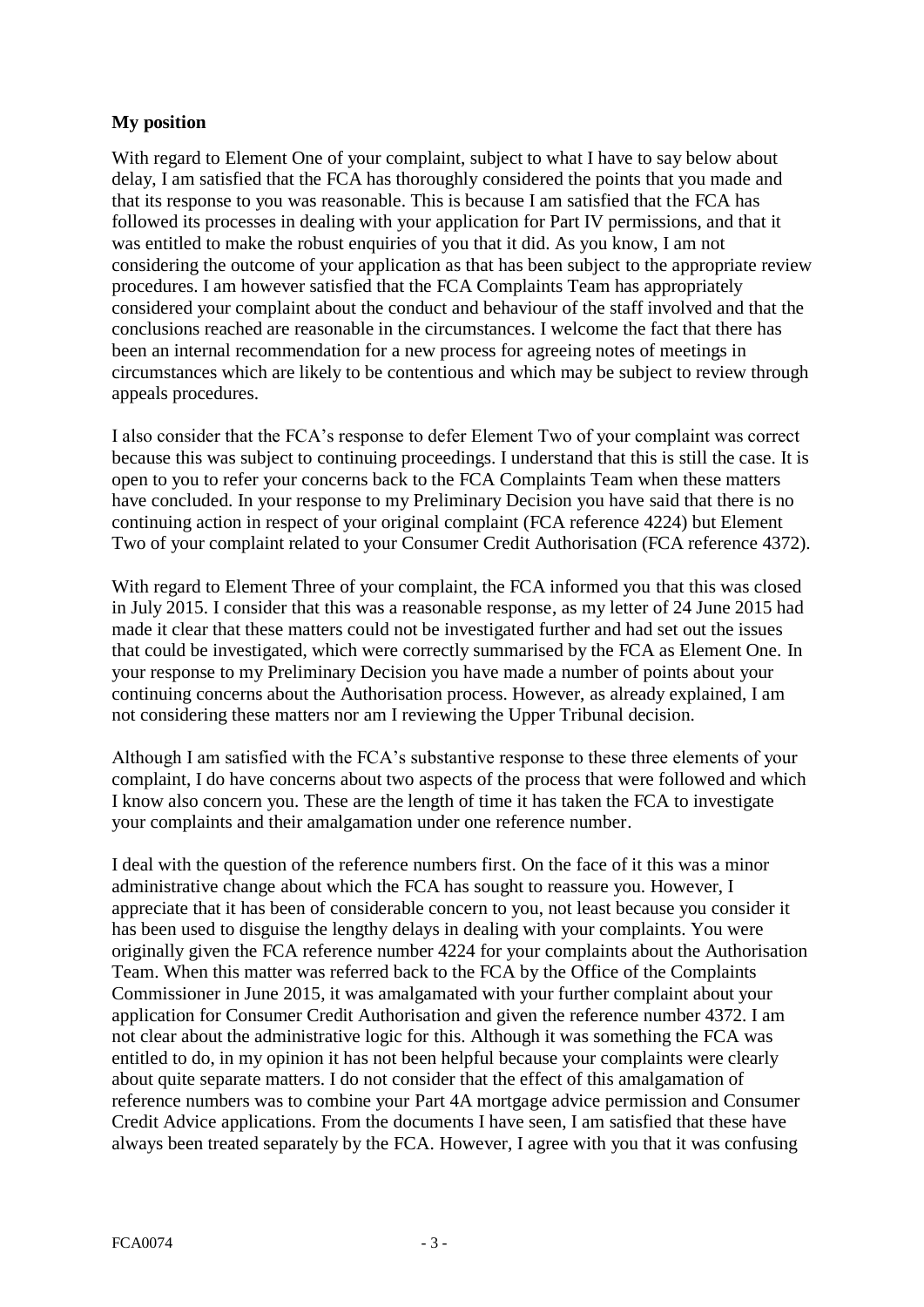for the FCA Complaints Team to combine your complaints about these matters under one reference number.

Furthermore, the FCA's Stage 1 response says that one of the reasons for the severe delay in responding to your complaints was "*ensuring that no overlap occurred in investigating Element Two on the basis of the Consumer Credit RDC decision (issued in December 2015) and the subsequent appeal to the Upper Tribunal in January 2016*". I can therefore understand why you might think that the amalgamation of reference numbers has contributed to a delayed response to Element One of your complaint.

I turn finally to the question of delay. It has taken the FCA from 24 June 2015 to 16 March 2016 to issue its Stage One response to your complaint, one week short of nine months. This is far too long. You had originally made your complaint about the issues we identified as being capable of being investigated (Element One) in February 2015, which as you point out was several months earlier. Given that the 'deferral situation' in respect of Element Two remained the same between June 2015 and March 2016, I do not accept the FCA's assertion in the Stage One response that it was reasonable to delay its response to Element One to ensure there was no overlap with proceedings in respect of Element Two (your Consumer Credit application). I note that the FCA Stage One response additionally cites "*the changing of the Complaints Investigator and my management of this case*" as reasons for the delay.

From the FCA file supplied I have tried to verify the steps the FCA took to investigate your complaint and how actively it has pursued these. I can see that there was initially a delay in investigating Element One, between 24 June and 7 September 2015, when no action was taken because a caseworker left. You were sent a holding letter on 13 August 2015. On 7 September 2015, the new caseworker commenced initial work on your complaint by sending an internal email asking for comments on Element One of your complaint and an update on your application. This was responded to on the same day and on 8 September one of the staff members you had complained about also responded offering to supply information. Further holding letters or emails were sent to you on 10 September, 9 October, 6 November, 4 December (when it was said that further enquiries were being clarified), 8 January 2016 (when a substantive response was promised by the end of the month), 29 January, 25 February (when you were told that the investigation had been concluded and, subject to quality checks, a substantive response was expected to be sent by 4 March), 7 March (when you were told that the FCA was now aiming to try and provide its response before 9 March) and 10 March. The Stage One response letter was eventually sent to you on 16 March 2016.

In its decision letter, the FCA says that its investigation "*involved liaising with the Authorisation department to review any retrievable communication with the Authority and AMC during the application process. I have also reviewed the RDC Final Decision letter for the Part 4A 'advising on mortgages' permission applications*". I accept that this was the approach taken because emails and other communications are quoted in detail in the decision letter. However, the file supplied to me by the FCA does not make it clear when, between 8 September and 16 March 2016, the documents and materials were reviewed, nor precisely what was considered. It seems that further enquiries were being clarified in December 2015 but again no details have been supplied. On 1 March, the caseworker sought input from the staff member in the Authorisation Team on the decision letter; this was replied to on 7 March. Further final checks were then apparently made before the response was sent to you on 16 March.